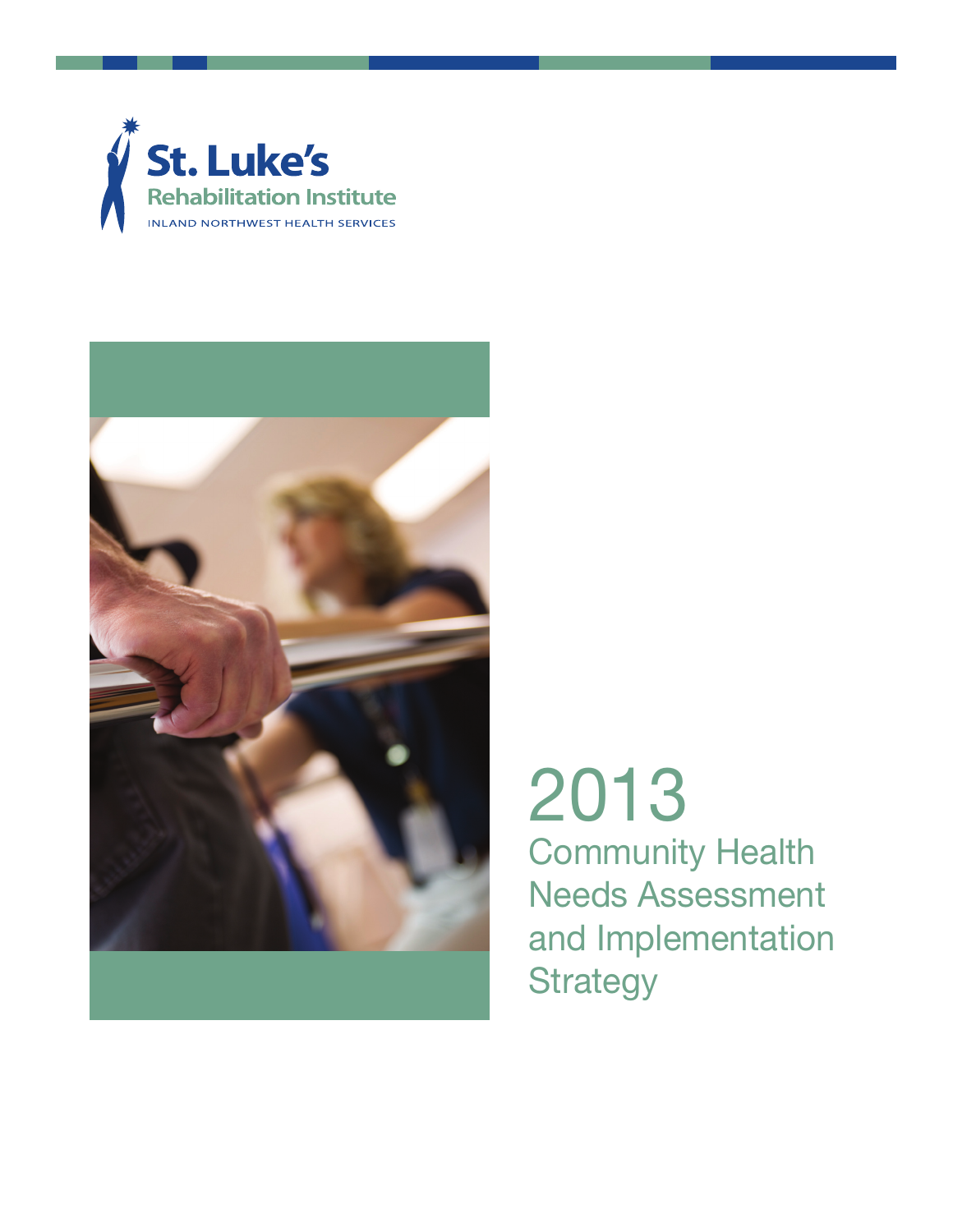# **October, 2013**

# **A Letter from St. Luke's Leadership —**

Assessing community health needs and developing plans to address selected needs are essential for hospitals to understand and help meet the needs of the communities they serve. This concept was reinforced by the Patient Protection and Affordable Care Act which contains new requirements for taxexempt hospitals to conduct a Community Health Needs Assessment (CHNA) every three years, and to adopt Implementation Strategies to meet the health needs identified through the assessment. The regulation requires that the hospital take into account input from persons who represent the broad interests of the community served by the hospital, including those with special knowledge of public health, and that the results of the CHNA be made widely available to the public.

This document reports the results of the 2013 CHNA conducted by St. Luke's Rehabilitation Institute (St. Luke's). Our CHNA made use of a CHNA that was conducted in 2012 for Spokane County by a consortium of community partners, including members from the parent organization for St. Luke's, Inland Northwest Health Services (INHS). For St. Luke's 2013 CHNA, we used the community needs identified in the 2012 Spokane County CHNA, and augmented the 2012 process with additional focus groups that explored the community needs for individuals that St. Luke's cares for – people with temporary or permanent disability caused by injury or disease, and their families. Individuals who have disability from neurological or orthopedic conditions have multiple needs when they return to live in their home community. This assessment specifically focused on the health needs of persons with neurological or orthopedic conditions when they return to live in the community.

The Implementation Strategies for St. Luke's that are part of this document are responsive to community needs identified through the St. Luke's 2013 CHNA. This action plan outlines the priority community health issues based on community member input, and how these issues will be addressed, including strategies and measures, to ultimately improve the health of the community. The Implementation Strategy addresses community needs for the years 2013 through 2015; another CHNA will be conducted in 2016.

*This document is intended to report to community members and others what the broader Spokane County community has identified as community health needs and how St. Luke's, in collaboration with others in the Spokane community, intends to address those needs.*

This document is intended to report to community members and others what the broader Spokane County community has identified as community health needs and how St. Luke's, in collaboration with others in the Spokane community, intends to do to address a select number of those needs. The end goal is to improve the health of the community, especially among the most vulnerable populations due to disability or socioeconomic challenge. This CHNA and Implementation Strategy are posted on the St. Luke's website at www.st-lukes.org or available upon request by calling (509) 473-6298.

Cloma mate

Thomas M. Fritz Chief Executive Officer Inland Northwest Health Services

Ulrike Berzau, PT, MM, MHS, FACHE Hospital Administrator St. Luke's Rehabilitation Institute

Ronald Wells Chair, Board of Directors Inland Northwest Health Services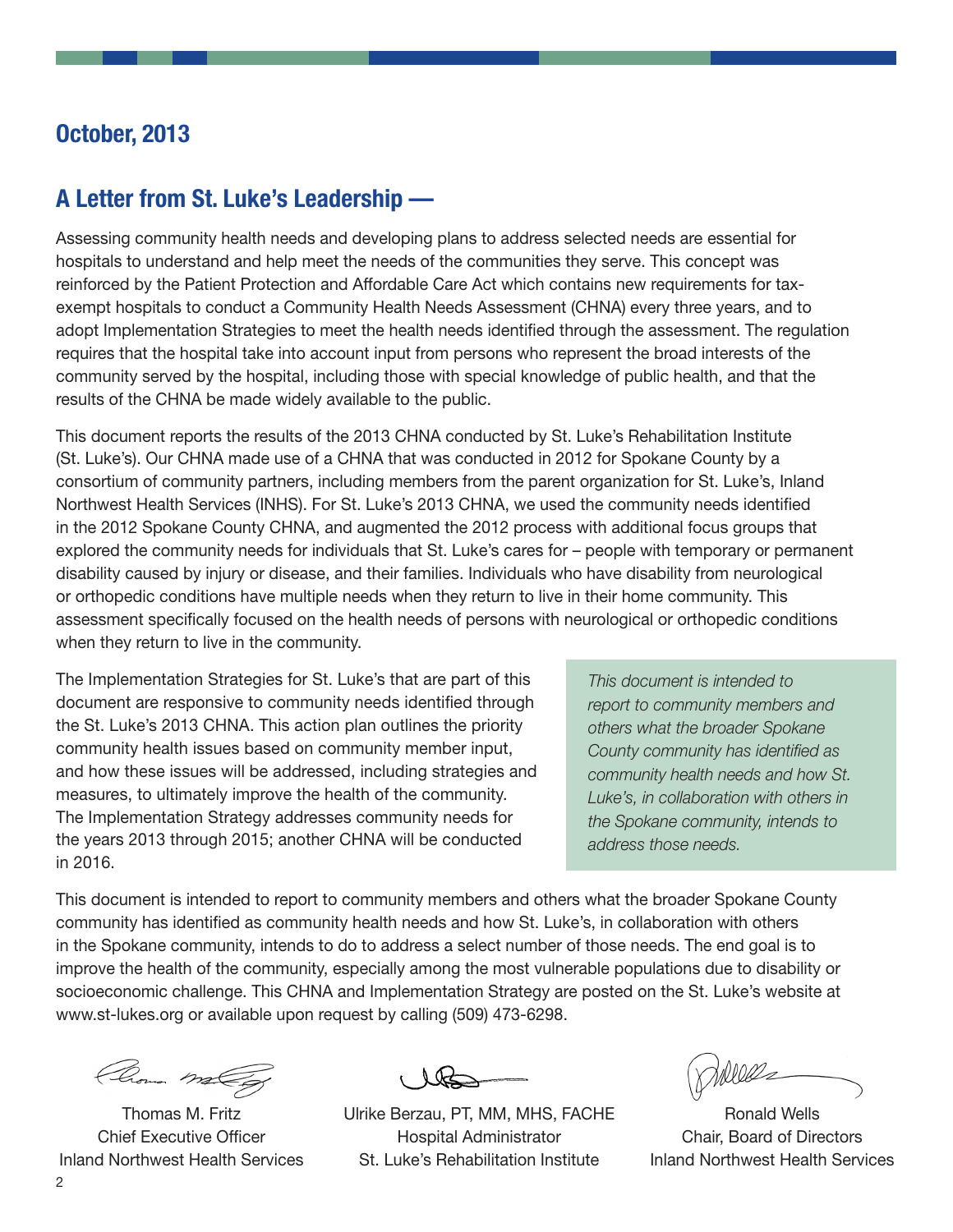# **Table of Contents**

# I. 2013 St. Luke's Community Health Needs Assessment Report

- A. A definition of the community served by St. Luke's
- B. Demographics of the community
- C. Existing health care facilities and community resources available to respond to the health needs of the community
- D. How data were obtained
- E. The health needs of the community
- F. Primary and chronic disease needs and other health issues of uninsured persons, low-income persons, and minority groups
- G. The process for identifying and prioritizing community health needs and services to meet the community health needs
- H. The process for consulting with persons representing the community's interests
- I. Information gaps that limit St. Luke's ability to assess the community's health needs
- J. Availability of St. Luke's Community Health Needs Assessment

# II. St. Luke's Rehabilitation Institute Implementation Strategy for 2013-2015

- A. Community Priorities for St. Luke's list of community health needs and priorities identified by the community that St. Luke's will address
- B1. Implementation Plan Summary for the Need for Care Coordination and Management of Services for Patients
- B2. Implementation Plan Summary for the Need for Access to Services/Providers
- B3. Implementation Plan Summary for the Need for Mental Health Services
- B4. Implementation Plan Summary for the Need for Education and Resources for Patients and Their Informal Caregivers
- C. Needs not addressed by St. Luke's and reasons why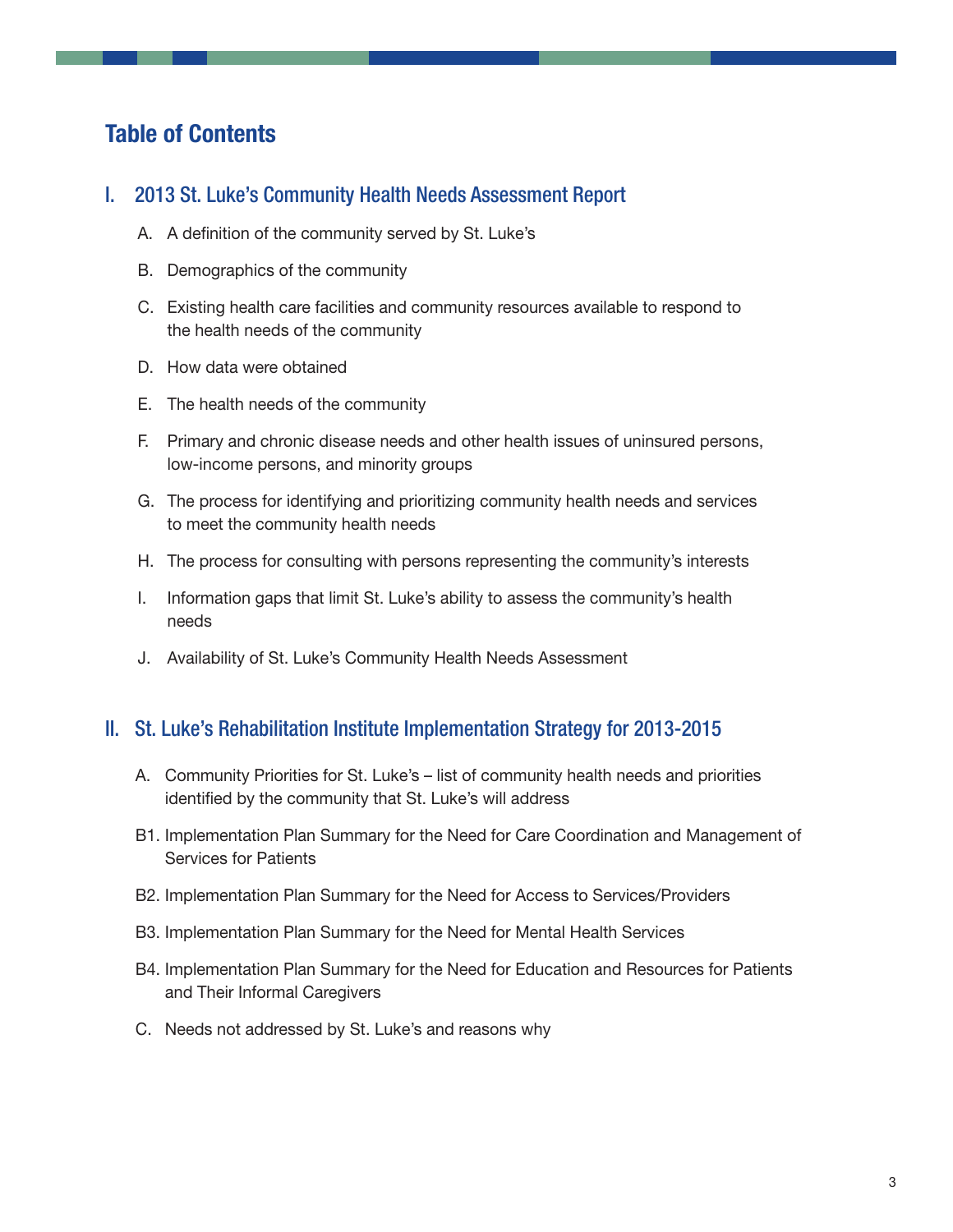# I. 2013 St. Luke's Community Health Needs Assessment Report

### A. A definition of the community served by St. Luke's

St. Luke's Rehabilitation Institute, located in Spokane, Washington, is a private, not-for-profit, 102 bed post-acute care hospital specializing in medical rehabilitation for people with neurological or

orthopedic injuries and illnesses. It is the only free-standing inpatient rehabilitation facility in Spokane County. In 2012, more than 1,532 patients received inpatient care through St. Luke's with 93% of these patients coming from Spokane County. Nearly half of these patients received care for stroke, traumatic brain injury, or spinal cord injury. Of the 399 patients receiving inpatient care for stroke at St. Luke's in 2012, one was younger than 18, 128 were between the ages of 18-64, and 270 were age 65 or older. In 2012, of the 217 patients receiving inpatient care for brain injury at St. Luke's, 11 were younger than 18, 114 were between the ages of 18-64, and 92 were age 65 or older. Of the 96 patients receiving inpatient care for spinal cord injury at St.



Luke's in 2012, 2 were younger than 18, 56 were between the ages of 18-64, and 38 were age 65 or older. The remaining inpatients received rehabilitation services for a variety of medical conditions, such as cardiac conditions, pulmonary conditions, orthopedic and other major trauma injuries, post-surgical care, amputations and other limb deficiencies, and other neurological conditions.

Given the primary geographic area we serve and the specific patient populations for which St. Luke's provides services, the 2013 St. Luke's Community Health Needs Assessment (CHNA) and Implementation Strategy defines the community served by St. Luke's to be patients across the lifespan from Spokane County with rehabilitation needs arising from neurological or orthopedic injuries or conditions. This definition includes the needs of those with vulnerabilities due to disability or socioeconomic challenge.

### B. Demographics of the community

According to the US Census, Spokane County's population in 2010 was 471,221, with 44% of the residents living in the City of Spokane, 19% living in the City of Spokane Valley, and the remaining 37% living in suburban and rural areas. In 2010, the county population was comprised of:

- 23% youth (0-17 years of age)
- 14% seniors (65+ years of age)

Among county residents in 2010, the racial and ethnic make-up was:

- 2% African American
- • 2% American Indian or Alaskan Native
- • 3% Asian, Native Hawaiian/Pacific Islander
- 5% Hispanic
- 86% Non-Hispanic White

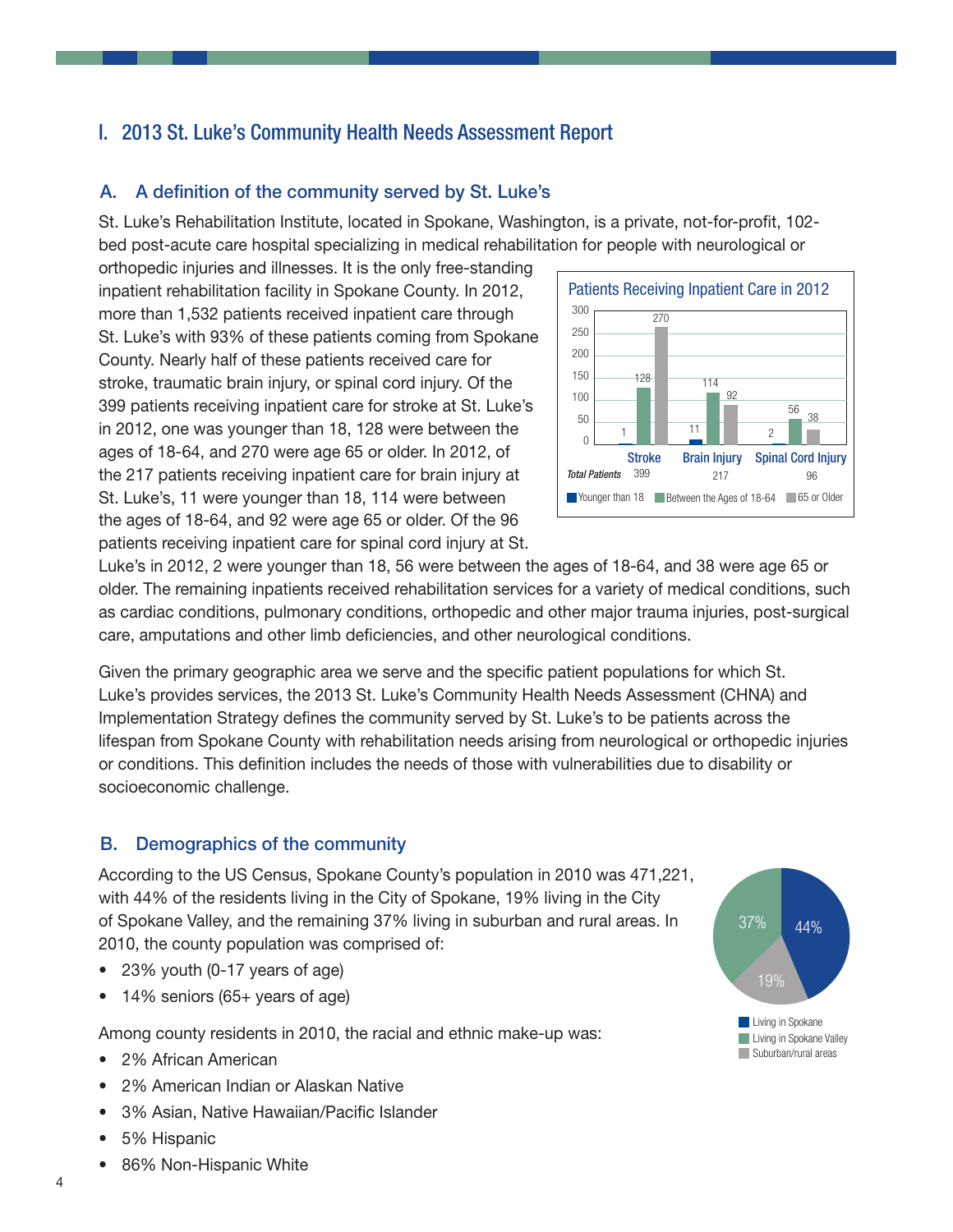The Spokane County high school graduation rate was greater than 80% in 2010, which exceeded the Washington State high school graduation rate of 77%. The 2010 Census estimated the median household income for Spokane County to be \$46,320. Spokane County's unemployment rate has exceeded 9% since 2010.

The 2010 Washington State Population Survey estimated that 20% of Spokane County adults under age 65 were uninsured, while 6% of children (under age 18) were uninsured. The Spokane Regional Health District indicated that the top three causes of death among all deaths in Spokane County in 2010 were cancer at 22%, heart disease at 20%, and stroke at 6%. Combined, these conditions made up almost half of all deaths in Spokane County. St. Luke's sees survivors of each of these conditions in its patient populations.

The 2011 American Community Survey conducted annually by the US Census Bureau estimated that among those age 18-64 in Spokane County, 6% were living with ambulatory difficulty (walking or climbing stairs), 2% were living with self-care difficulty (dressing or bathing), and 4% had difficulty living independently (difficulty doing errands alone such as visiting a doctor's office or shopping). Among people age 65 and older in Spokane County in 2011, an estimated 24% were living with ambulatory difficulty, 8% were living with self-care difficulty, and 17% had difficulty living independently.

Therefore, the elderly bear an inequitable share of disability-related outcomes in our community.

At the conclusion of skilled inpatient care services (and often during receipt of home health services) the primary responsibility for providing care to a person with disability falls to a family member or friend. In Spokane County, the 2011 Behavioral Risk Factor Surveillance Survey estimated that more than 16% of county residents had provided care to a family member or friend in the last month. This represents an extended health care need to assure that family caregivers are educated and trained for their responsibilities, and not burdened to such a degree that they, themselves, become the patients.

Falls were the leading cause of fatal and nonfatal unintentional injury for those 65 and older in Spokane County between 2007 and 2011 according to the Washington State Department of Health. During that period, 858 deaths per 100,000 population were attributed to falls among those 65 and older in Spokane County. This exceeded the death rate from falls for the state of Washington (525 deaths per 100,000). Also during that period, 8,492 hospitalizations per 100,000 population were attributed to nonfatal falls among those 65 and older in Spokane County. This exceeded the rate of hospitalizations from nonfatal falls for the state of Washington (7,538 hospitalizations per 100,000).

The local public health authority, the Spokane Regional Health District (SRHD), reports that 1 in 6 seniors (16%) in Spokane County reported falling in the past three months. SRHD also reports that seniors with a disability were 2.5 times more likely to report a fall than were seniors without a disability. Due to these high rates of death, injury, and healthcare use arising from falls, especially in seniors, falls have been recognized by the Spokane Regional Health District as a major public health problem in Spokane County for the elderly.

*"St. Luke's has really helped my son get back to living a normal life." ~Focus Group Participant*

Falls are also a major concern in the population served by St. Luke's.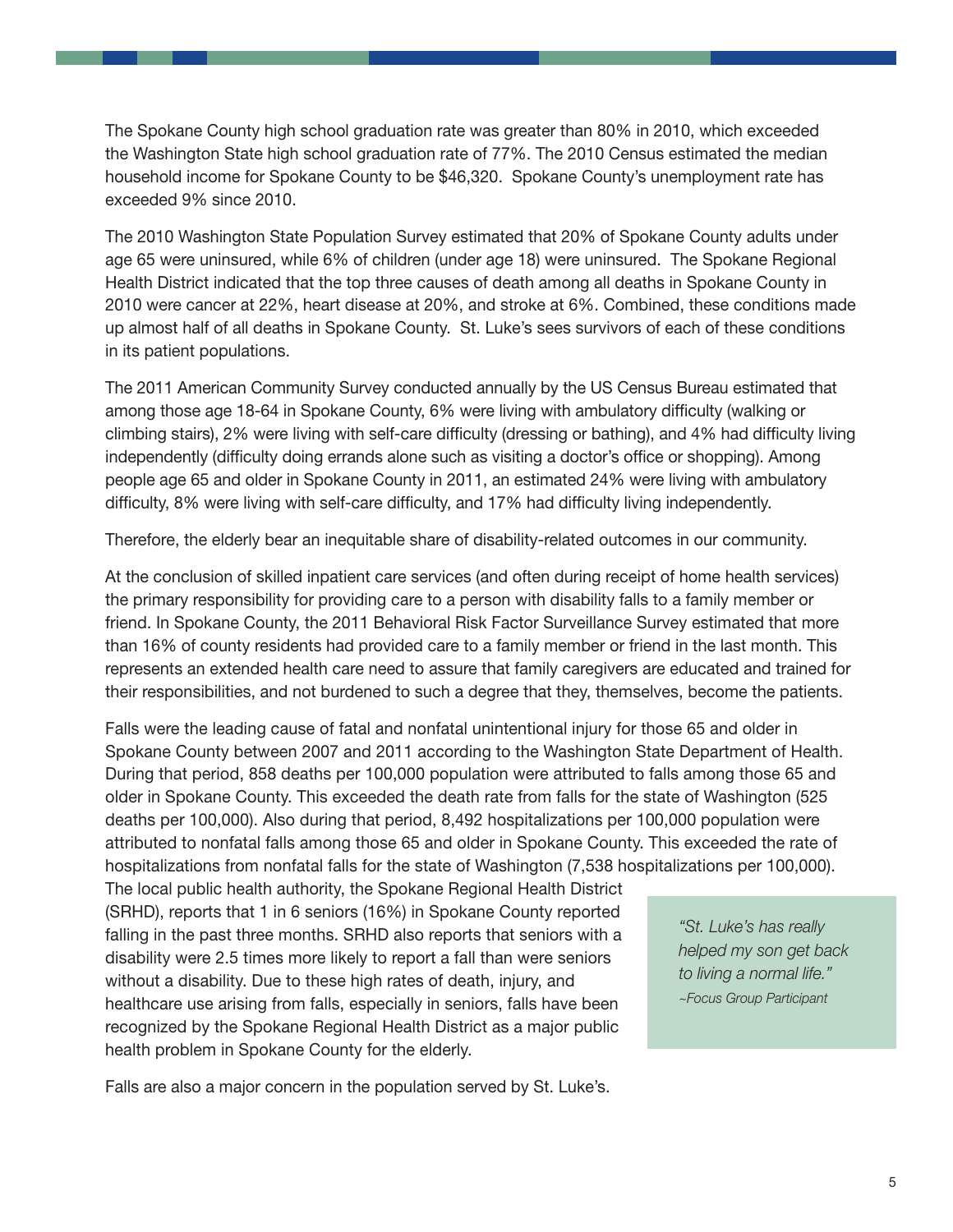# C. Existing health care facilities and community resources available to respond to the health needs of the community

Our assessment identified a number of strong community assets available to respond to the health needs of Spokane County residents, especially those with vulnerabilities due to disability or socioeconomic challenge. A list of these assets, located in Appendix A, includes acute care hospitals in addition to St. Luke's as a medical rehabilitation hospital, ambulatory surgical facilities, a child birth center, Medicare assignment skilled nursing facilities, home healthcare agencies, health centers and clinics (including several federally qualified health centers), disease or medical condition-specific societies/associations and support groups, community transportation services, and public or private community partners. The list is not exhaustive, and does not contain reference to the hundreds of primary and specialty health care providers, mental health care providers, and dentists practicing in Spokane County.

## D. How data were obtained

A Planning and Implementation Committee was formed to guide the St. Luke's CHNA and implementation strategy process. The Planning and Implementation Committee (PIC) consisted of individuals from St. Luke's and its parent company, Inland Northwest Health Services, with evaluation, community benefit, public relations, and communications experience. The PIC established the scope, timelines, methods, principles, and guidelines for conducting the CHNA and developing the implementation strategy. The PIC, in conjunction with St. Luke's administration, adopted the 2012 CHNA of Spokane County, sponsored jointly by the Spokane Regional Health District, Providence Health Care, and Empire Health Foundation. Relevant results of the 2012 Spokane County CHNA are reviewed in Section F.

The PIC and St. Luke's administration endorsed the plan to augment the 2012 Spokane County CHNA with additional information from further community input on health issues affecting the community that St. Luke's serves. St. Luke's sought input from organizations serving and representing the interests of our defined community – patients across the lifespan from Spokane County with rehabilitation needs arising from neurological or orthopedic injuries or conditions. Input was sought from public and private agencies providing health or related services within the County, including staff from the Spokane Regional Health District, and societies and support groups. The inclusion of societies and support groups was deemed critical since it allowed, in many cases, for us to hear directly from patients and family members of the vulnerable populations St. Luke's serves. Personal invitations were sent to specific members of these organizations to attend one of six focus groups, with 6-12 people in each group. To assure representation by a full spectrum of community members serving and representing the interests of our defined community, focus groups were held with three audiences:

- Patients/family caregivers and support groups
- Community partners who work with St. Luke's to meet the needs of our patient populations
- Community program services that overlap with St. Luke's, but who don't necessarily have direct interaction with St. Luke's

The specific names of organizations providing input through the focus groups are located in Appendix B.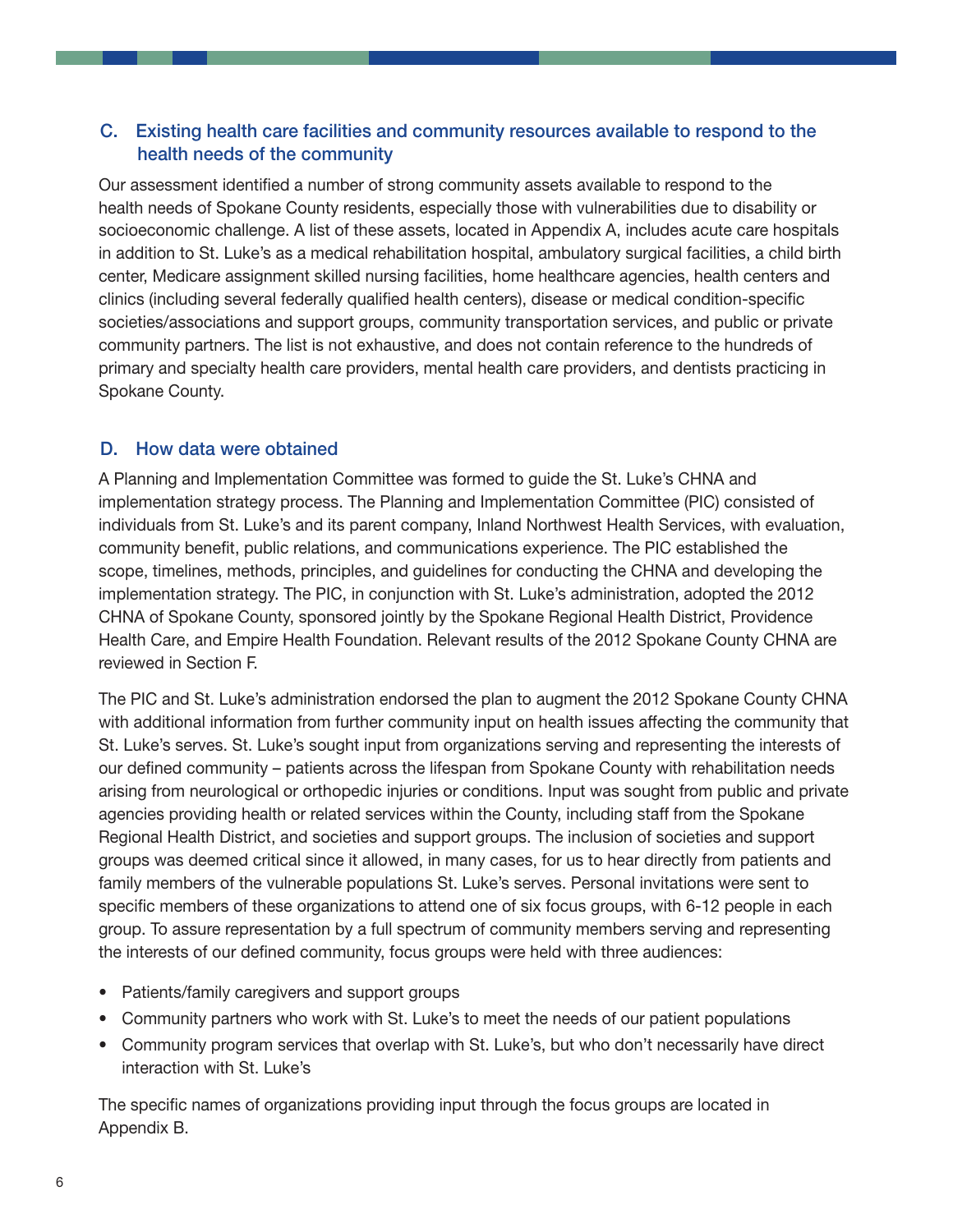# E. The health needs of the community

### Overview of the process for the 2012 Spokane County CHNA

The 2012 Spokane County CHNA engaged the community in a thorough process over a two-month period. More than 70 community organizations and individuals with expertise in community health issues came together to review both quantitative and qualitative data. Demographic and emergency room data, Spokane Counts (a report on 50 health measures on behavior, status, and outcomes), and the results from a health inequity assessment were evaluated. The data were ranked by trend, magnitude, comparison to state and national results, comparison to national Healthy People 2020 Goals, and the presence of health disparities indicating areas needing improvement.

In subsequent meetings, participants broke into five town hall-style discussion groups to explore data categories and test their professional observations against the research. Qualitative information from the discussion groups was compiled into a summary and presented to the larger meeting for a formal vote on the community's highest priorities. Participants used the following criteria for selecting the community's highest priority issues:

- Affects the greatest number of community members, particularly as it pertains to the poor and vulnerable;
- Is predictive of other outcomes; it's an underlying cause of other issues;
- Impacts various aspects of community life;
- An area in which we, as community, believe we can make a difference; there are opportunities for partnerships; change can occur within three years.

### The process for the 2013 St. Luke's CHNA

In July 2013, the PIC conducted six focus groups on the St. Luke's campus with the goal of identifying priority health issues for the patient population served at St. Luke's, and that were actionable by St. Luke's and its partners. At the initiation of each focus group, a list of the community health needs identified in a 2012 community-wide CHNA for the entire population of Spokane County was distributed. Each group was asked to identify from the list of identified community health needs their top choices for most important needs for the specific community served by St. Luke's Rehabilitation Institute. Secondarily, groups were also asked to identify any needs specific to the population served by St. Luke's that were not identified on the county-wide list from the 2012 CHNA. They were also asked to comment on particular ways that St. Luke's could meet the needs of this population, and what they knew about other efforts in our community (planned or under way) to meet these needs.

Focus group information was tabulated and presented to the administration at St. Luke's who, in conjunction with the PIC, formulated actionable plans to address the needs that could be met by St. Luke's. This process resulted in the 2013 CHNA and Implementation Strategy for St. Luke's Rehabilitation Institute. The Implementation Strategy reports to community members and others what St. Luke's has identified as priority community health needs and how it intends to address those needs. Finally, the CHNA and Implementation Strategy was brought to the St. Luke's Board of Directors for comment, revision, and eventual endorsement. The summaries of the information collected from the focus groups are located in Section F.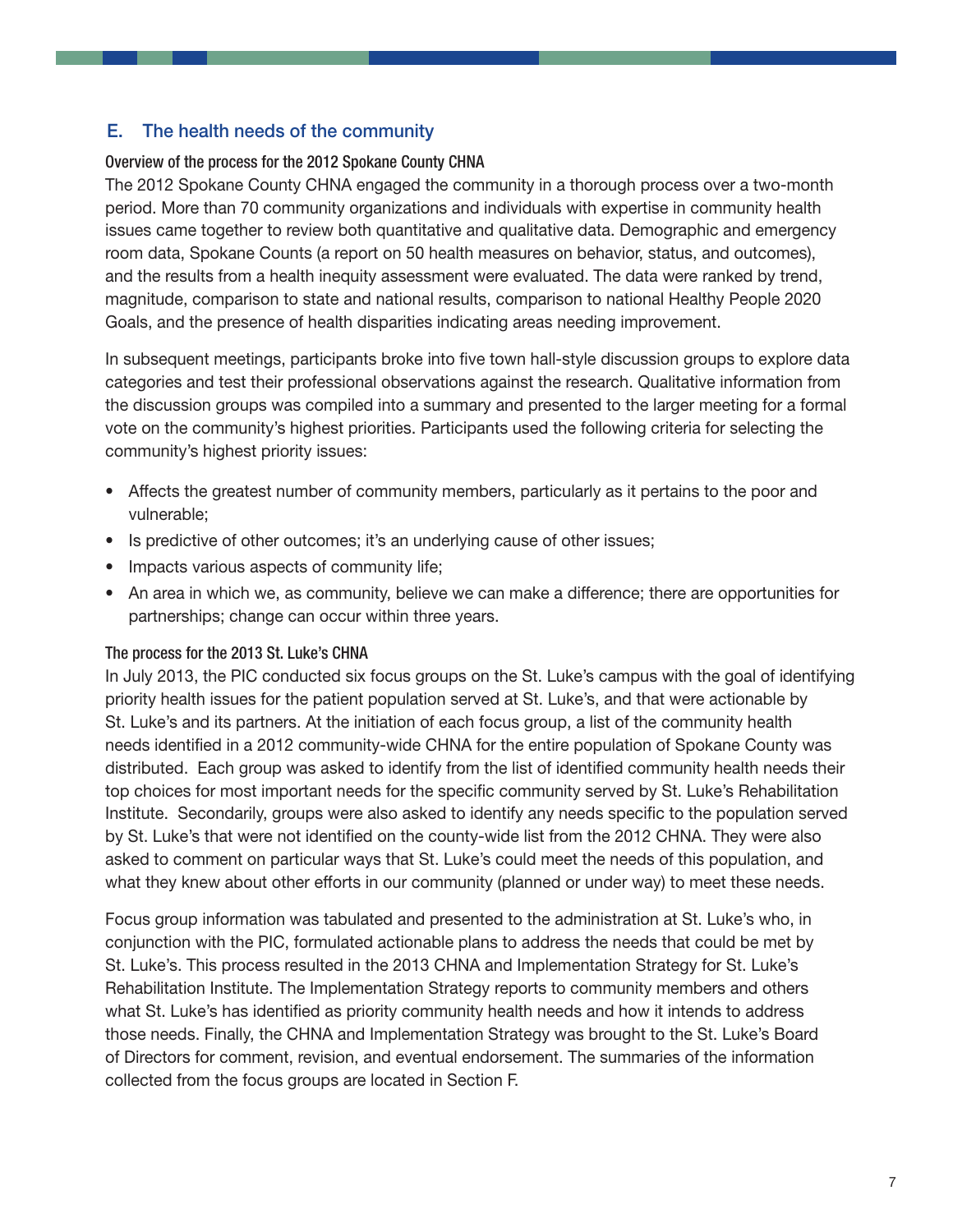# F. Primary and chronic disease needs and other health issues of uninsured persons, low-income persons, and minority groups

### Findings from the 2012 Spokane County CHNA

The 2012 Spokane County CHNA identified the following as primary health needs affecting the community of Spokane County:

- Mental health
- Care coordination/management
- Substance abuse
- • Access to providers
- Obesity/diabetes
- Child abuse
- Nutrition & physical activity
- Vaccine preventable disease
- Falls in the elderly
- Responsible sexual behavior
- • Asthma

#### Significant Findings from the 2013 St. Luke's CHNA

*"The commitment and relationship that St. Luke's has with our Colleges and Universities, has really helped our students." ~Focus Group Participant*

The 2013 St. Luke's CHNA took this list and, based on focus group feedback, identified the primary health needs to reflect the needs that St. Luke's could most influence in the population it primarily serves – those with disability arising from neurological or orthopedic injuries or conditions.

While there were many important topics discussed in each of the focus groups, four areas of community need emerged as prominent in all of the groups. The first three of these four areas of need were also identified as areas of need for the general Spokane population on the 2012 community-wide CHNA. However, the focus groups presented feedback for each of these needs that were specific to the needs of the community served by St. Luke's. These four topics, presented in no particular order, were:

- Care coordination and management of services for patients
- Access to services/providers
- Mental health services
- Education and resources for patients and their informal caregivers

The specific focus of each of these four areas of need was on the period of time after discharge, and during the time after skilled care services had ceased. In general, focus group participants were very complimentary of the inpatient care provided by St. Luke's, and did not identify major health needs for the community during the inpatient stay. In other words, the community was encouraging St. Luke's to take a long-term view for services needed by patients and caregivers after discharge. Below are details about what respondents shared on these topics.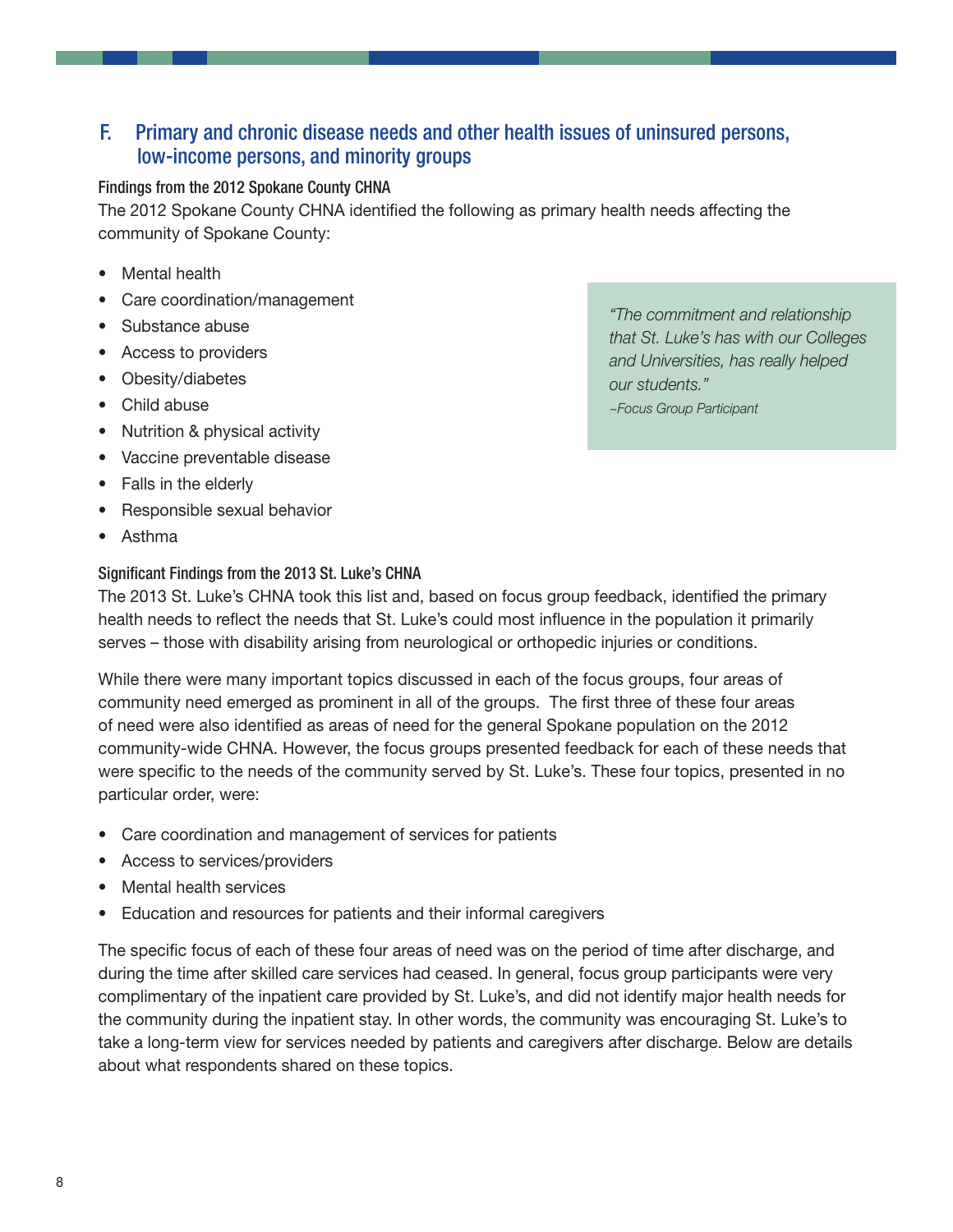#### Care Coordination and Management of Services for Patients

All groups described that the community served by St. Luke's could benefit from more organized care coordination/management during and following the transition home. Participants advised that interventions to improve care coordination should ensure successful transitions home, with part of this success being defined as staying healthy enough at home to avoid a hospital readmission. The focus of each group centered more on successful coordination of services to support the patient post-discharge than on the traditional care coordination model of formal disease management. It was emphasized that St. Luke's could play a primary role in addressing the public health problem of falls in the elderly by conducting a pre-discharge formal assessment of fall risk to assure that services were arranged for patients prone to or at risk for falling after rehabilitation discharge.

#### Access to Services/Providers

Access to services in the community was identified by each focus group as a major need of the community served by St. Luke's. The groups made it clear that this need was not equated with access to providers that might arise from being under- or uninsured. Instead, the focus groups were clear that this need was about patients' lack of awareness about the existence of certain community services, and even if aware, confusion about how to access those services. This resulted in a consistent suggestion that the general community develop a one-stop community database/resource that could serve as a clearinghouse for community resources. It was emphasized that St. Luke's, like other hospitals in our community, could do better at educating patients and caregivers about available local outpatient health and support services in our community.

#### Mental Health Services

Services for mental health conditions were identified by each focus group as a major need of the community served by St. Luke's. A persistent perception was that mental health care was not well integrated into the inpatient experience at any hospital, and that it was an afterthought post-discharge for those in need of mental health services. Because inpatient rehabilitation provides an opportunity in which the patient is accessible for screening for mental health conditions, St. Luke's was encouraged to do more to screen for and, if screening indicated the need, refer patients for mental health services. Screening for depressive disorders was noted as the most urgent need.

#### Education and Resources for Patients and their Informal Caregivers

Education was also identified as a need in all focus groups, including education for patients and caregivers on disease and injury prevention, disease management, and lifestyle factors related to rehabilitation-specific illness or injury. Respondents felt that St. Luke's was the community "centerof-gravity" for expertise on rehabilitation services for brain injury, stroke, spinal cord injury, and orthopedic injury. As such, the collective expertise of St. Luke's staff needed to actively engage in educating the community on how to prevent these illnesses or injuries, and how to live successfully after sustaining such an illness or injury. St. Luke's was specifically encouraged to become one of the community leaders on public education for primary prevention of falls, and to engage in fall risk screening opportunities with local university professional education programs as partners to take advantage of student power.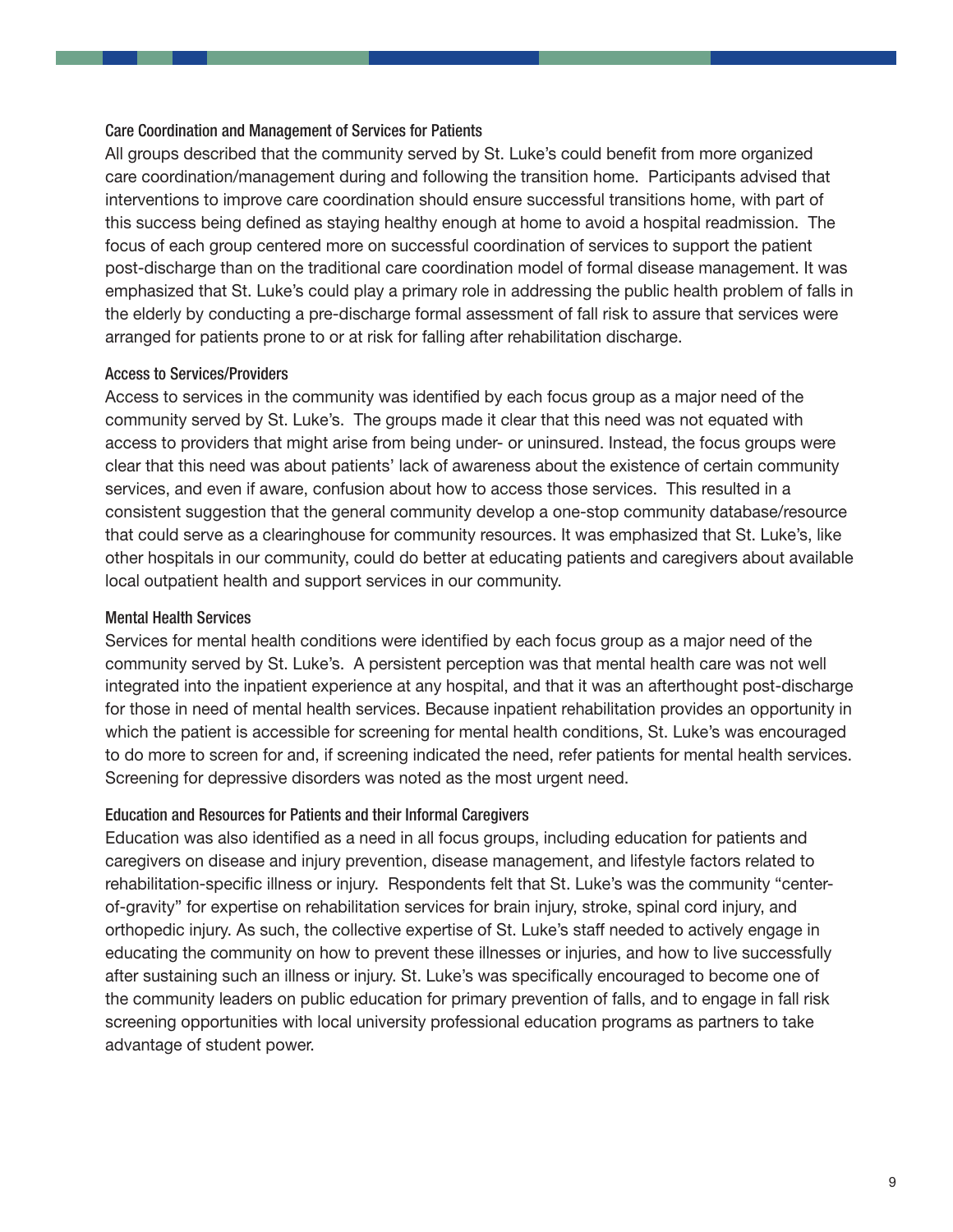## G. The process for identifying and prioritizing community health needs and services to meet the community health needs

For the 2013 St. Luke's CHNA, the following questions were considered by the community focus groups when prioritizing community health needs and services to meet the needs of the population served by St. Luke's:

- Does the community recognize the issue as a need?
- Can existing community programs be leveraged to help more people?
- Would a project/program address the needs of the disabled, vulnerable, underserved?
- How many people would benefit from the project/program?
- Would a project/program be feasible and effective?
- Would the project/program improve or maintain individual health outcomes?
- Does the project/program duplicate services that are already available in the community?
- Does the project/program further St. Luke's goal of getting patients back to living their lives as independently as possible?

*"We received the most excellent services and were provided all the information that we needed to know from the time we came through the door till the time we left." ~Focus Group Participant*

### H. The process for consulting with persons representing the community's interests

Persons representing the community's interests were engaged in the focus groups. Following the community focus groups, a summary of all the focus groups was delivered to each attendee with an invitation to provide us with feedback about whether the summary captured the essence of the conversation correctly, whether pertinent features of the focus group conversation were missing, and whether further input would help define or clarify issues of importance. This feedback was incorporated into the final focus group summary presented in Section F.

### I. Information gaps that limit St. Luke's ability to assess the community's health needs

County-specific data on the health care needs of the uninsured, low-income, and disabled are, at best, sparse. These information gaps limit the ability to more fully understand health needs of specific groups of persons for which St. Luke's provides services. For example, information to understand the specific local health needs of individuals with disabilities is limited or non-existent. Large, systematic surveys of US citizens, such as the Behavioral Risk Factor Surveillance System sponsored by the CDC, sparsely sample from Spokane County, making the representativeness of the information obtained from such surveys unknown. The representativeness issue is compounded by the fact that within a small sample, an even smaller proportion of the sample represents people with physical disabilities, which are a primary population served by St. Luke's. Thus, few data sources exist which directly ask patients with disabilities about their health needs. Even when some data exist on which to make assessments of health needs of vulnerable populations, it is often fragmented across multiple sources.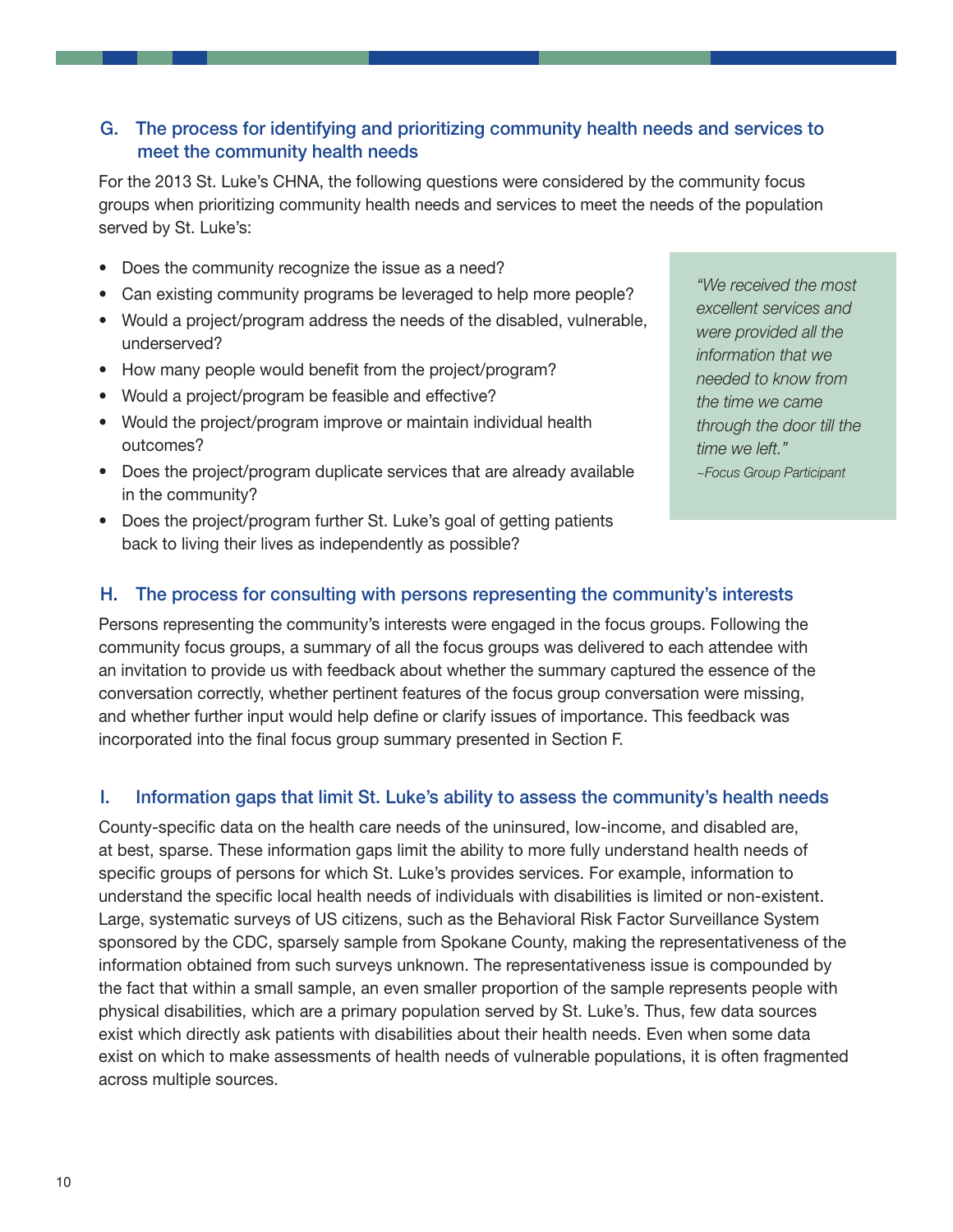We fully acknowledge the existence of gaps in knowledge about community health needs, and understand that collecting population data (especially locally-representative data for specific segments of the population) is expensive and time-consuming. Given limitations of systematic efforts to collect population data, we understand and embrace the process of seeking direct community input through focus groups to more fully understand the health issues affecting the community served by St. Luke's.

## J. Availability of St. Luke's Community Health Needs Assessment

St. Luke's CHNA and Implementation Strategy are widely available to the public through three means: (1) It is posted on St. Luke's website as a PDF document, and available for download without need to create an account or provide personally identifiable information. (Per IRS requirements, the two most recent CHNAs will always be available on the St. Luke's website. At this time, only the 2013 CHNA is on the site as it is the only CHNA conducted to date.) (2) An electronic copy of the CHNA in PDF format can be emailed upon request. The contact information to obtain a copy of St. Luke's CHNA is posted on St. Luke's website. (3) A print copy is available for public inspection without charge at St. Luke's main administration office.

# **II. St. Luke's Rehabilitation Institute Implementation Strategy for 2013-2015**

The health needs covered in the implementation strategy address significant health needs identified through the CHNA. In addition to the actions St. Luke's intends to take to address the health needs, we identify how our strategies will reduce these barriers, and identify the data sources to track the strategies' impact on the barriers. We also identify the programs and resources we will commit to address the health needs.

## A. Community Priorities for St. Luke's – list of community health needs and priorities identified by the community that St. Luke's will address

Four significant health needs, presented in no particular order, were identified through the CHNA:

- Care coordination and management of services for patients
- Access to services/providers
- Mental health services
- Education and resources for patients and their informal caregivers

St. Luke's will focus on these primary needs and work in collaboration with others throughout the community to best utilize resources, improve communication, and work toward measurable changes that address unmet needs in Spokane County.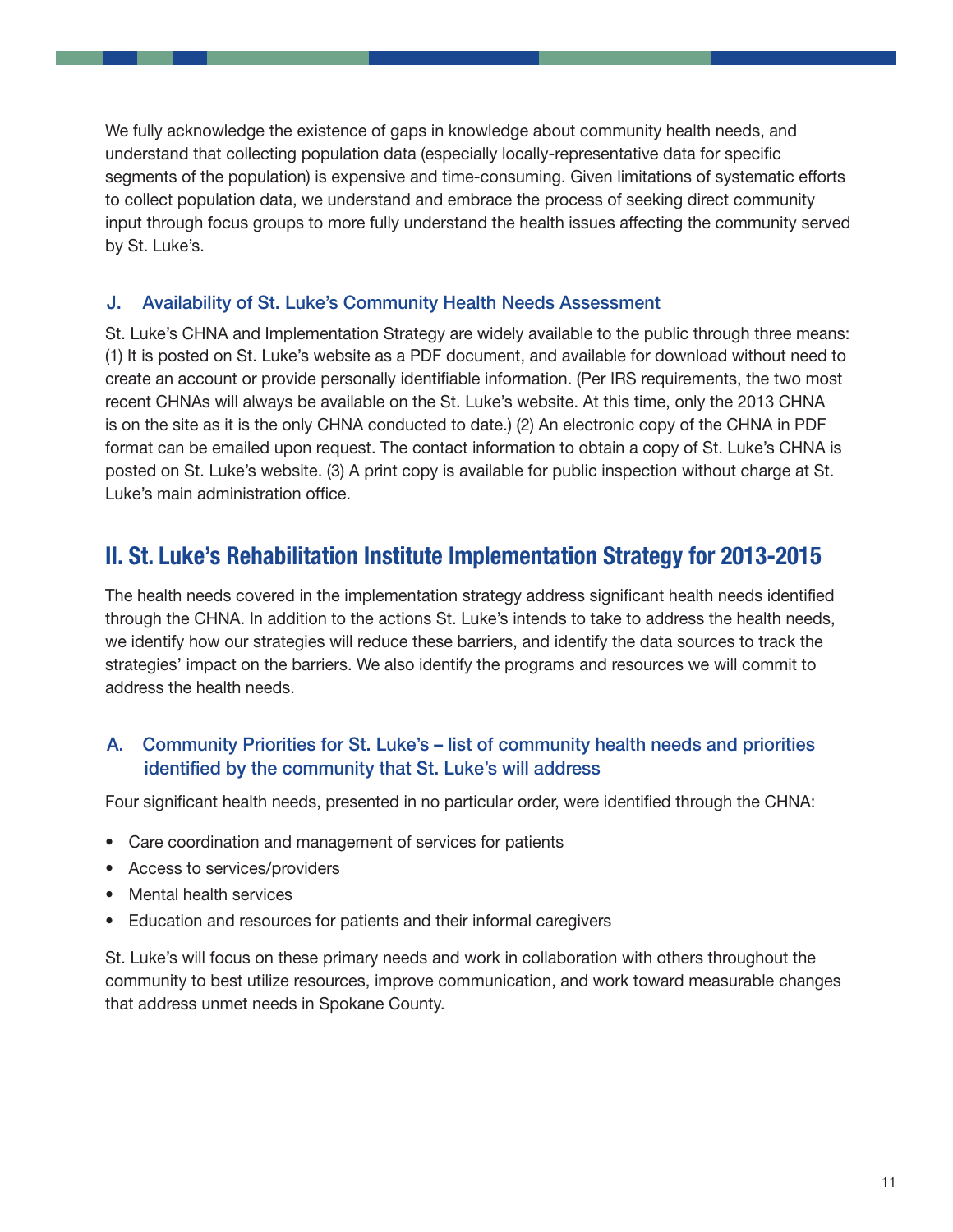# B1. Implementation Plan Summary for the need for Care Coordination and Management of Services for Patients

During the community needs assessment, it was emphasized that St. Luke's could play a primary role in addressing falls in the elderly, a serious local public health problem. By conducting a pre-discharge formal assessment of fall risk, St. Luke's could help assure that services were arranged for patients prone to or at risk for falling after rehabilitation discharge. This would assist with coordinating care and services for a major public health problem in the elderly.

To address this need, St. Luke's will implement a plan with the objective of assessing all inpatients for fall risk prior to discharge. Screenings will be accomplished with validated tools to assess risk for falling. The goal will be to refer patients shown to be at-risk for falling to outpatient, home health physical therapy services or for appropriate services focusing on balance and strength training as an evidence-based risk-reduction strategy. Prior to discharge, patients will be provided with educational materials on fall prevention developed by the Spokane Regional Health District (SRHD) or other appropriate organizations. SRHD coordinates "Fall Free Spokane," a community-based falls prevention coalition in which St. Luke's participates. Patients with the dual problem of increased fall risk and cognitive deficit are at extremely high risk for falls in their home. For patients at-risk for falling who are also shown to have cognitive deficits on the inpatient Functional Independence Measure® (or for any patient desiring an assessment), and who will be discharged to home, St. Luke's will address the need for an in-home assessment in one of two ways: 1) For patients going home without home health services, St. Luke's staff will conduct an in-home assessment to address environmental risks that can contribute to falls; or 2) For patients going home with home health services, St. Luke's will request that the home health agency conduct an in-home assessment to address environmental risks that can contribute to falls.

St. Luke's will implement this strategy in November, 2013. The following performance measures will be tracked to determine success of the strategy: 1) The proportion of patients assessed for fall risk prior to discharge; 2) the proportion of patients reporting a fall after discharge as collected during follow-up phone calls with patients at six-months; and 3) the community fall rate in the elderly as determined by SRHD.

## B2. Implementation Plan Summary for the need for Access to Services/Providers

During the community needs assessment, it was emphasized that health systems in our community, including St. Luke's, needed to address patients' lack of awareness about the existence of community services, and even if aware, confusion about how to access these services. This resulted in a consistent suggestion that the general community develop a one-stop community database/center for community resources.

To address this need, St. Luke's will implement a plan with the objective of collaborating with other community health systems, community service organizations, community business leaders, community academic partners, and local government officials to develop a resource center to better educate patients and caregivers about available local outpatient health and support services in our community.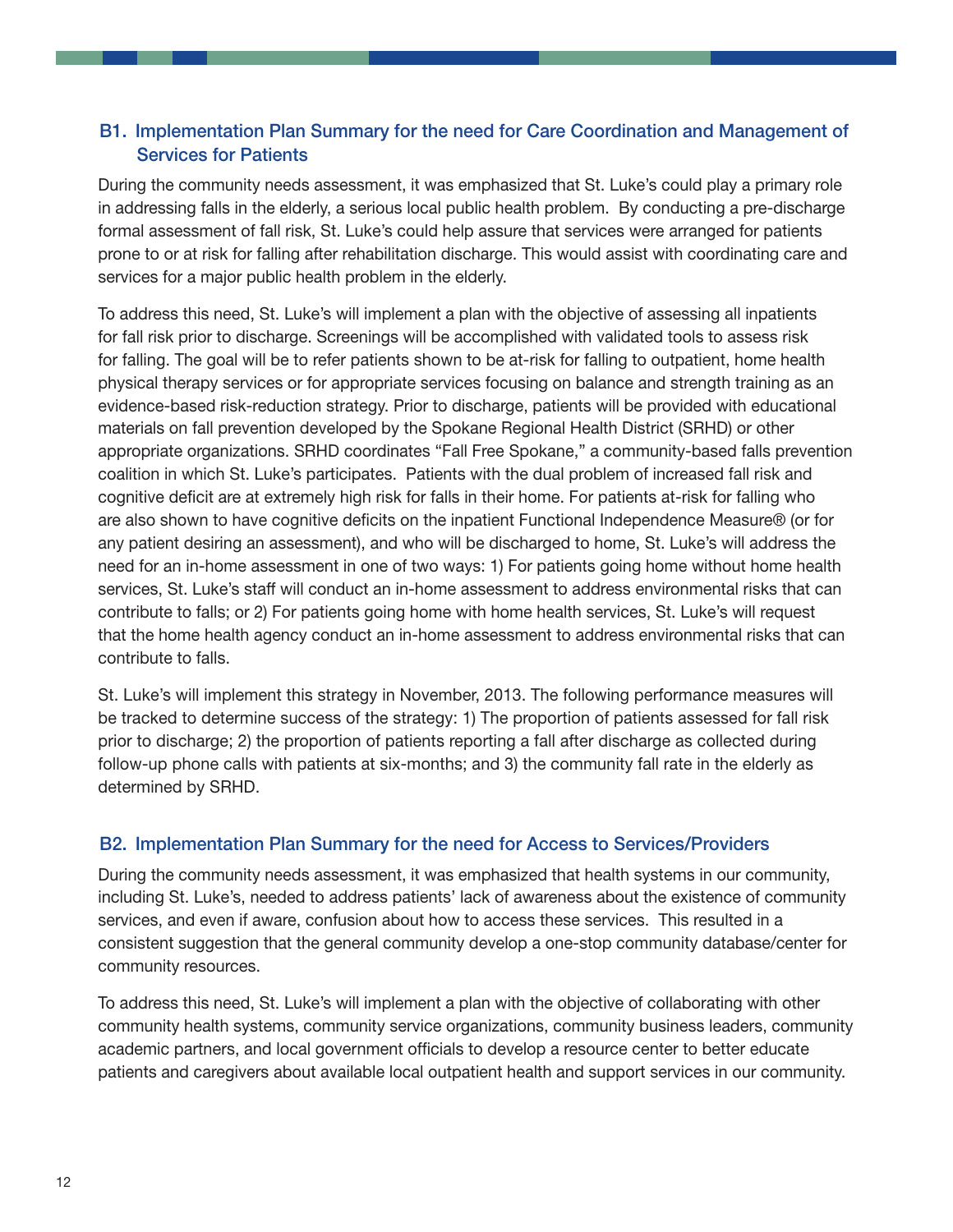In addition, St. Luke's discharge planning staff will meet with providers of local community services, including but not limited to Spokane ParaTransit (Spokane Transit Authority), Catholic Charities Volunteer Chore Services, Aging and Long Term Care of Eastern Washington, Frontier Behavioral Health (Family Service Spokane and Spokane Mental Health), Greater Spokane County Meals on Wheels, Lutheran Community Services Northwest, Spokane Neighborhood Action Program, and Washington Brain Injury Association Spokane Chapter, to stay abreast of services offered by these organization that focus primarily on the needs of the disabled, vulnerable, and underserved.

Based on feedback about access to services and providers from the community needs assessment, St. Luke's implemented the strategy to work with others in the community on developing a community resource center in October, 2013. Since this is a community collaborative effort, success of this strategy will be indicated by availability of the resource center by June, 2015.

In addition, St. Luke's will initiate meeting with providers of local community services to understand the breadth of their services and how to access them in December, 2013. This strategy will be assessed as complete if meetings with various local community service providers are completed by June, 2014.

## B3. Implementation Plan Summary for the need for Mental Health Services

During the community needs assessment, it was emphasized that health systems in our community, including St. Luke's, needed to do more to screen for mental health conditions and, if screening indicated the need, refer patients for post-discharge mental health services. St. Luke's was encouraged, in particular, to screen for patients depressive disorders as this was cited as an urgent need in our community because it is the most prevalent and treatable mental health disorder.

To address this need, St. Luke's will implement a plan with the objective of assessing all inpatients for a depressive disorder prior to discharge. Screenings will be accomplished with the PHQ-9, a validated tool to assess the frequency of depressed mood and anhedonia. Although the PHQ-9 is a self-report instrument, nursing staff will undertake the responsibility for conducting the screening and communicating screen results to the patient's in-house physician. The patient's in-house physician will refer the patient to either outpatient mental health services or to the St. Luke's inpatient psychology staff for diagnostic work-up. Referral to outpatient services will take into consideration the disability and economic status of the patient to assure that vulnerable patients are referred to low or no-cost services in our community offered by such organizations as Spokane Mental Health and Family Service Spokane.

St. Luke's will implement this strategy in November, 2013. The following performance measures will be tracked to determine success of the strategy: 1) The proportion of patients assessed for a depressive disorder prior to discharge; and 2) the proportion of patients screening positive for depression who are referred to services for a diagnostic work-up.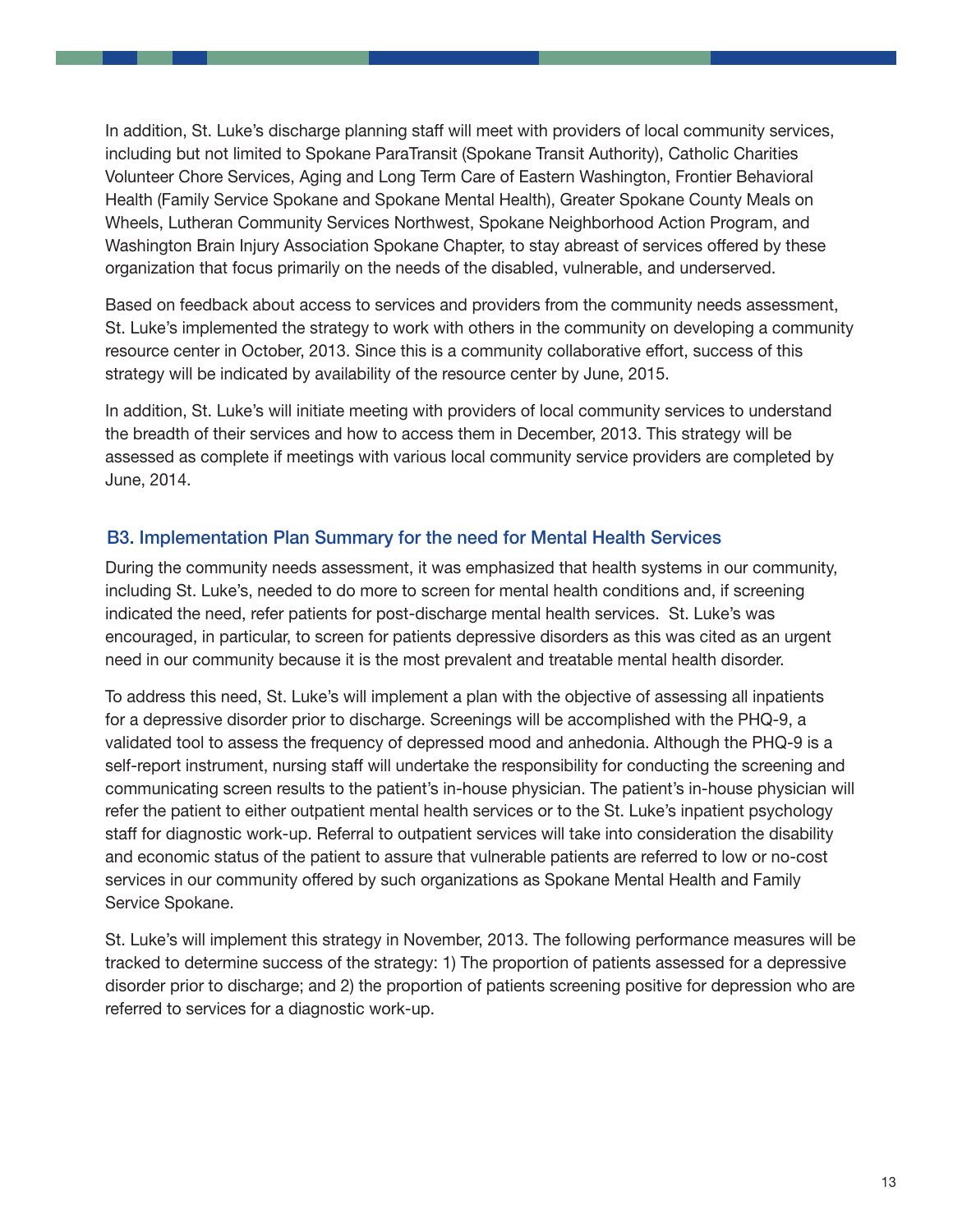# B4. Implementation Plan Summary for the need for Education and Resources for Patients and Their Informal Caregivers

During the community needs assessment, it was emphasized that St. Luke's could play a primary role in public education for primary prevention of falls, and to engage in community fall risk screening opportunities with local university professional education programs as partners to take advantage of student-power. By assuming a prominent role in public education on fall prevention, St. Luke's would partner with the Spokane Regional Health District to address a major public health problem in the elderly in Spokane County.

To address this need, St. Luke's will implement a plan with the objective of making public presentations on fall prevention coupled with fall risk assessment. St. Luke's will work with local academic programs in physical therapy, occupational therapy, and nursing to provide fall risk screening through student volunteers. The goal will be to educate primarily the elderly in our community and also St. Luke's patients and in-home caretakers who attend support groups sponsored by St. Luke's on strategies to avoid falls. Community members will be provided with educational materials on fall prevention developed by the Spokane Regional Health District (SRHD) or other appropriate organizations. SRHD coordinates "Fall Free Spokane," a community-based falls prevention coalition in which St. Luke's participates. St. Luke's will collaborate with SRHD on scheduling public education and screening opportunities.

St. Luke's will implement this strategy in December, 2013. The following performance measures will be tracked to determine success of the strategy: 1) The number of public presentations by St. Luke's staff on primary fall prevention; 2) the number of community members screened for fall risk; and 3) the community fall rate in the elderly as determined by SRHD.

# C. Needs not addressed by St. Luke's and reasons why

IRS regulations require that the Implementation Strategy include a brief explanation of why a hospital facility does not intend to address significant health needs identified through the CHNA. However, given the four primary health needs identified by our Community, St. Luke's has elected to address each of the four health needs as we feel that we have the expertise and competency to effectively address each need. In addressing these needs, St. Luke's is committed to working with other facilities and organizations in the community who are also addressing these needs.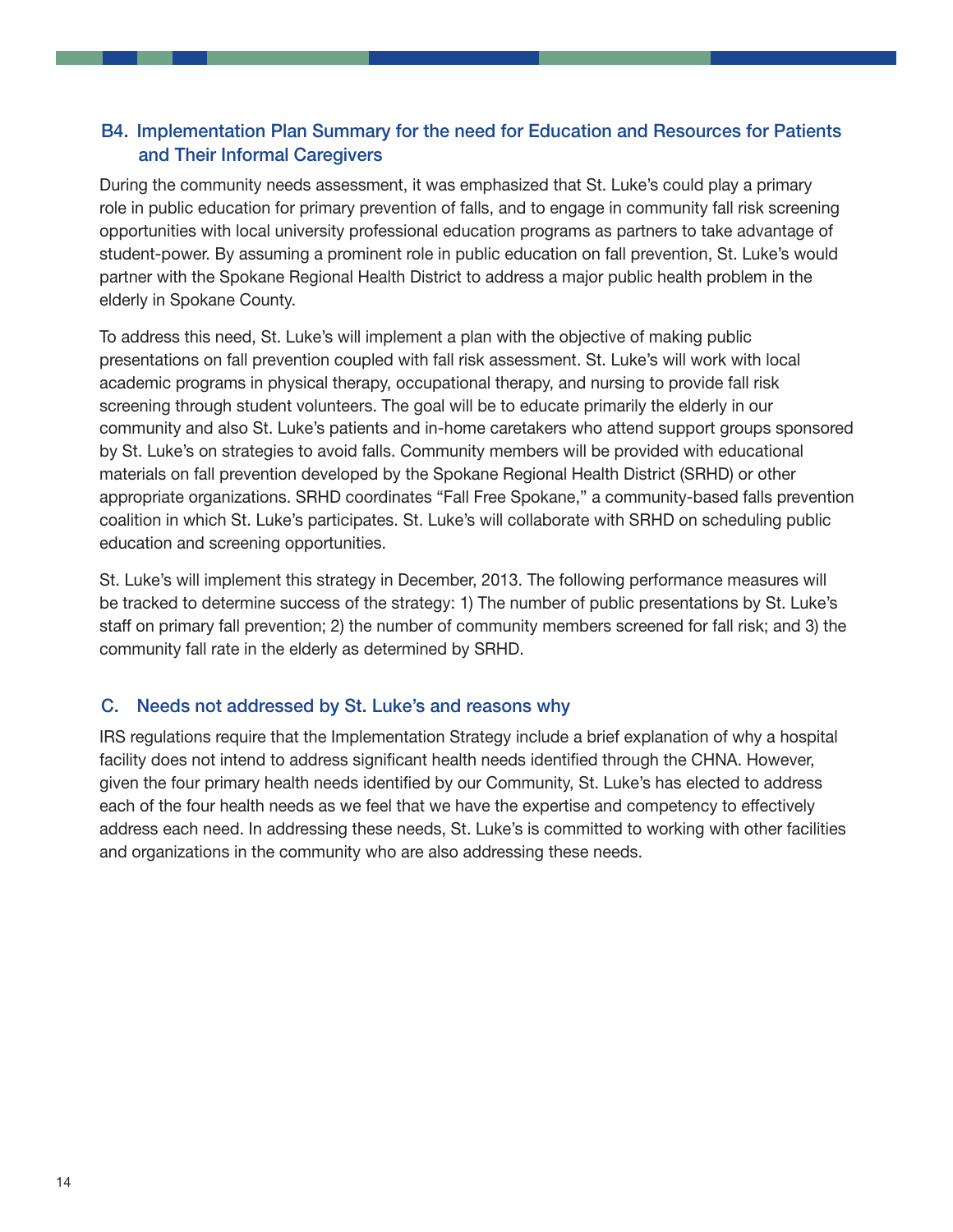# Appendix A. Existing health care facilities and community resources available to respond to the health needs of the community

The following table lists health care facilities and community resources available to respond to the health needs of Spokane County residents, especially those with vulnerabilities due to disability or socioeconomic challenge. This is not an exhaustive list.

#### **Hospitals**

Deaconess Hospital Eastern State Hospital (Psychiatric) Providence Holy Family Hospital Providence Sacred Heart Medical Center & Children's Hospital Shriners Hospital for Children-Spokane Spokane VA Medical Center St. Luke's Rehabilitation Institute Valley Hospital

#### **Ambulatory Surgical Facilities**

Advanced Dermatology & Skin Surgery Aesthetic Plastic Surgical Center Empire Eye Surgery Center Inland Empire Endoscopy Center Inland Northwest Surgery Center Northwest Orthopaedic Specialists Pacific Cataract & Laser Institute The Plastic Surgicenter Rockwood Eye Surgery Center Spokane Valley Ambulatory Surgery Center Spokane Digestive Disease Center Spokane Ear Nose and Throat Clinic The Spokane Eye Surgery Center Spokane Plastic Surgeons Spokane Surgery Center Women's Health Connection

#### **Child Birth Center**

Spokane Midwives

#### **Medicare Assignment Skilled Nursing Facilities**

Alderwood Manor Avalon Care Center at Northpointe Cheney Care Center Franklin Hills Health and Rehab Center The Gardens on University Good Samaritan Society-Spokane Valley Lakeland Village Nursing Facility Manor Care Health Services-Spokane North Central Care Center Providence St. Joseph Care Center

Regency at Northpointe Riverview Lutheran Care Center Rockwood at Hawthorne Rockwood South Hill Royal Park Care Center Spokane Veterans Home Sullivan Park Care Center Sunshine Gardens Touchmark on South Hill Nursing

#### **Home Healthcare Agencies**

Addus HealthCare Assured Home Health Beneficial In-Home Care Cheney Home Care Family Home Care Gentiva Health Services-Spokane Good Samaritan Society-Spokane Valley Interim HealthCare of Spokane Intrepid USA Healthcare Services Maxim Healthcare Services Providence VNA Home Health Rockwood Home Health Spokane's Choice Home Health Sunshine Home Health Care Touchmark on South Hill Home Health and Home Care Waterford on South Hill Home Health

#### **Health Centers/Clinics**

CHAS Denny Murphy Clinic (FQHC) CHAS Maple Clinic (FQHC) CHAS Market Street Clinic (FQHC) CHAS North County Clinic (FQHC) CHAS Sunset School Health Center (FQHC) CHAS Spokane Urgent Care (FQHC) CHAS Valley Clinic (FQHC) Christ Clinic Eastern Washington University Dental Clinic Frontier Behavioral Health NATIVE Health Clinic (FQHC) Riverstone Family Health Northeast Clinic-YVFWC (FQHC)

Spokane Falls Medical Clinic-YVFWC (FQHC) University Hearing and Speech Clinic Yakima Valley Farm Workers Clinic (FQHC)

#### **Societies/Associations/Support Groups**

Alzheimer's Association–Inland Northwest **Chapter** American Cancer Society American Diabetes Association American Heart Association Autism Support Group Cancer Patient Care The Chronic Fatigue & Immune Dysfunction Syndrome Association Dystonia Support Group Easter Seals of Washington Inland Northwest Fibromyalgia Association Inland Northwest National Multiple Sclerosis Society Lilac Blind Foundation Multiple Sclerosis Society-Inland Northwest **Chapter** Muscular Dystrophy Association PACE-People with Arthritis Can Exercise Parkinson's Resource Center Polio Outreach of Spokane St. Luke's Amputee Support Group St. Luke's Spinal Cord Injury Support Group for Men and Women St. Luke's Stroke Support Group Washington Brain Injury Association Spokane **Chapter** Community Transportation Services Spokane ParaTransit (Spokane Transit Authority) Precious Cargo Transport